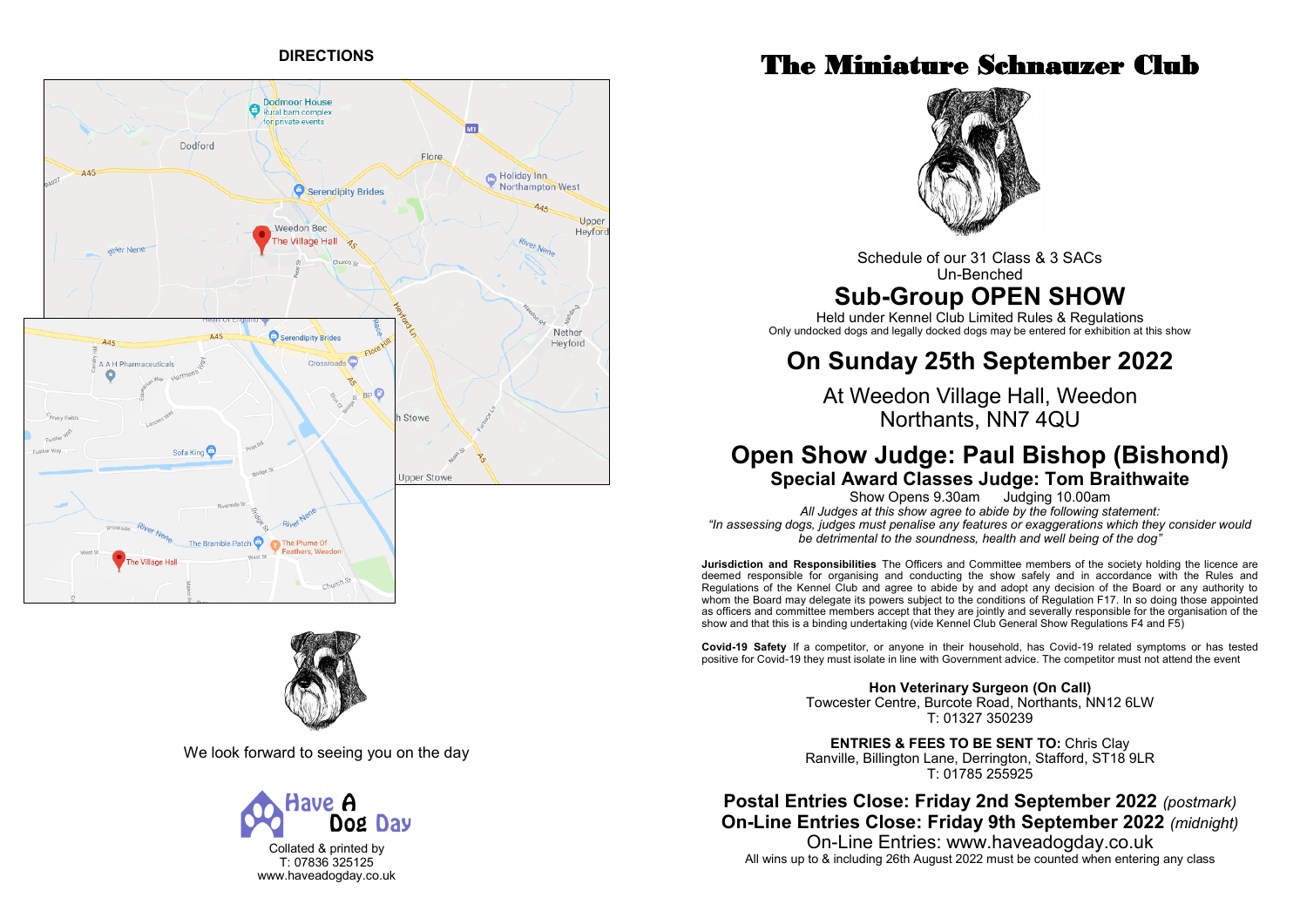## **The Miniature Schnauzer Club**

## **Officers & Committee**

Patron: Peter Newman President: Chris Clay Vice Presidents: Len Anness, Janet Callow, Barry Day, Archie Fletcher Chair: Paul Bishop Vice Chair: Laurie Woods

Hon Secretary & Treasurer Mrs Pat Kidd Mount Villa, Smithy Lane, Norton Bridge, Nr Stone, Staffs, ST15 0NT T: 07958 518460

### Committee:

Messrs: Len Anness, Chris Clay, Kevin Durso, Paul Bishop, Jaxon Manser Mesdames: Lucy Dixon, Sharon Evans, Lisa Gudgin, Lisa Parker Caroline Wareing, Beccie Woods, Laurie Woods

# **ENTRY FEES**

Members First entry with each Dog E5.00 *(If a dog is registered in partnership at the KC, all owners MUST be Club Members to qualify for the member's discount)*

|  |  | Non-Members First entry with each Dog | £6.00 |
|--|--|---------------------------------------|-------|
|--|--|---------------------------------------|-------|

- All subsequent entries with same Dog E1.00
- All Special Award Classes **FOC**
- Not for Competition per Dog (See Rule 18) £3.00

Pre-Paid Catalogues **E2.50** *(£3.00 on the day) (only a limited number available please pre-order)* 

| Membership                                                                                                | Joint<br>Single  | £9.00<br>£7.50 |
|-----------------------------------------------------------------------------------------------------------|------------------|----------------|
| Catalogue Advertisements Half Page<br>(No photographs)                                                    | <b>Full Page</b> | £5.00<br>£8.00 |
| <b>Rosette Donations Per Class</b><br>All donations gratefully received and acknowledged in the catalogue |                  | £2.00          |

## **EXCELLENT HOME MADE REFRESHMENTS WILL BE AVAILABLE**

DONATIONS OF CAKES ALWAYS APPRECIATED

RAFFLE PRIZES WILL BE MOST WELCOME

### **DEFINITIONS OF CLASSES**

In the following definitions, a Challenge Certificate includes any Show award that counts towards the title of Champion under the Rules of any governing body recognised by the Kennel Club.

Wins at Championship Shows in breed classes where Challenge Certificates are not on offer shall be counted as wins at Open Shows.

In the case of a dog owned in partnership and entered in Members' classes or competing for Members' Specials each partner must at the time of entry be a member of the Society.

In estimating the number of awards won, all wins up to and including the seventh day before the date of closing of postal entries shall be counted when entering for any class i.e. **26th August 2022**

Wins in Variety classes do not count for entry in Breed classes but when entering in Variety classes, wins in both Breed and Variety classes must be counted. First prize does not include a Special Prize of whatever value.

If an exhibitor reports before the judging of a class or classes that a dog has been entered which is ineligible, the exhibitor may choose one of the following options:

(1) Withdrawal

The dog may be withdrawn from competition subject to the conditions of Regulation F(1)19. (2) Transfer

- a) If a dog is ineligible for a class or classes as regards its colour, sex, weight or height the Show Secretary shall transfer it to the equivalent class or classes for the correct colour, sex, weight or height and, in the event of there being no equivalent class, Minor Puppy and Puppy excepted to the Open class for the correct colour, sex, weight or height.
- b) For an exhibit entered incorrectly in a Minor Puppy class or Puppy class, which is over age but under twelve calendar months of age or eighteen calendar months of age respectively, the Show Secretary shall transfer the exhibit to the Puppy class or the Junior class respectively for the correct colour, sex, weight or height and in the event of there being no Puppy or Junior class to the Open class for the correct colour, sex, weight or height.
- c) For any reason other than the above, the Show Secretary shall transfer It to the Open class for the correct colour, sex, weight or height.
- d) If an exhibit arrives late and misses a class, even if it is the only class in which the dog is entered, the dog may not be transferred to any other class.

**Minor Puppy** For dogs of six and not exceeding nine calendar months of age on the first day of the Show.

**Puppy** For dogs of six and not exceeding twelve calendar months of age on the first day of the Show.

**Junior** For dogs of six and not exceeding eighteen calendar months of age on the first day of the Show.

**Novice** For dogs which have not won a Challenge Certificate/CACIB/CAC/Green Star or a First Prize First Prizes at an Open or Championship show (Minor Puppy, Special Minor Puppy, Puppy and Special Puppy classes excepted, whether restricted or not).

**Post Graduate** For dogs which have not won a Challenge Certificate/CACIB/CAC/Green Star or five or more First Prizes at Championship Shows in Post Graduate, Minor Limit, Mid Limit, Limit and Open classes, whether restricted or not where Challenge Certificates were offered for the breed.

**Open** For all dogs of the breed for which the class is provided and eligible for entry at the Show.<br> **Veteran** For dogs of not less than seven vears of age on the first day of the Show.

**Veteran** For dogs of not less than seven years of age on the first day of the Show.<br>**NFC** Societies may at their discretion, accept Not for Competition entries Societies may at their discretion, accept Not for Competition entries. Societies may accept such entries from breeds of dog not included within the title of the Society and at Shows held over more than one day, such entries may be accepted on any day from any breed.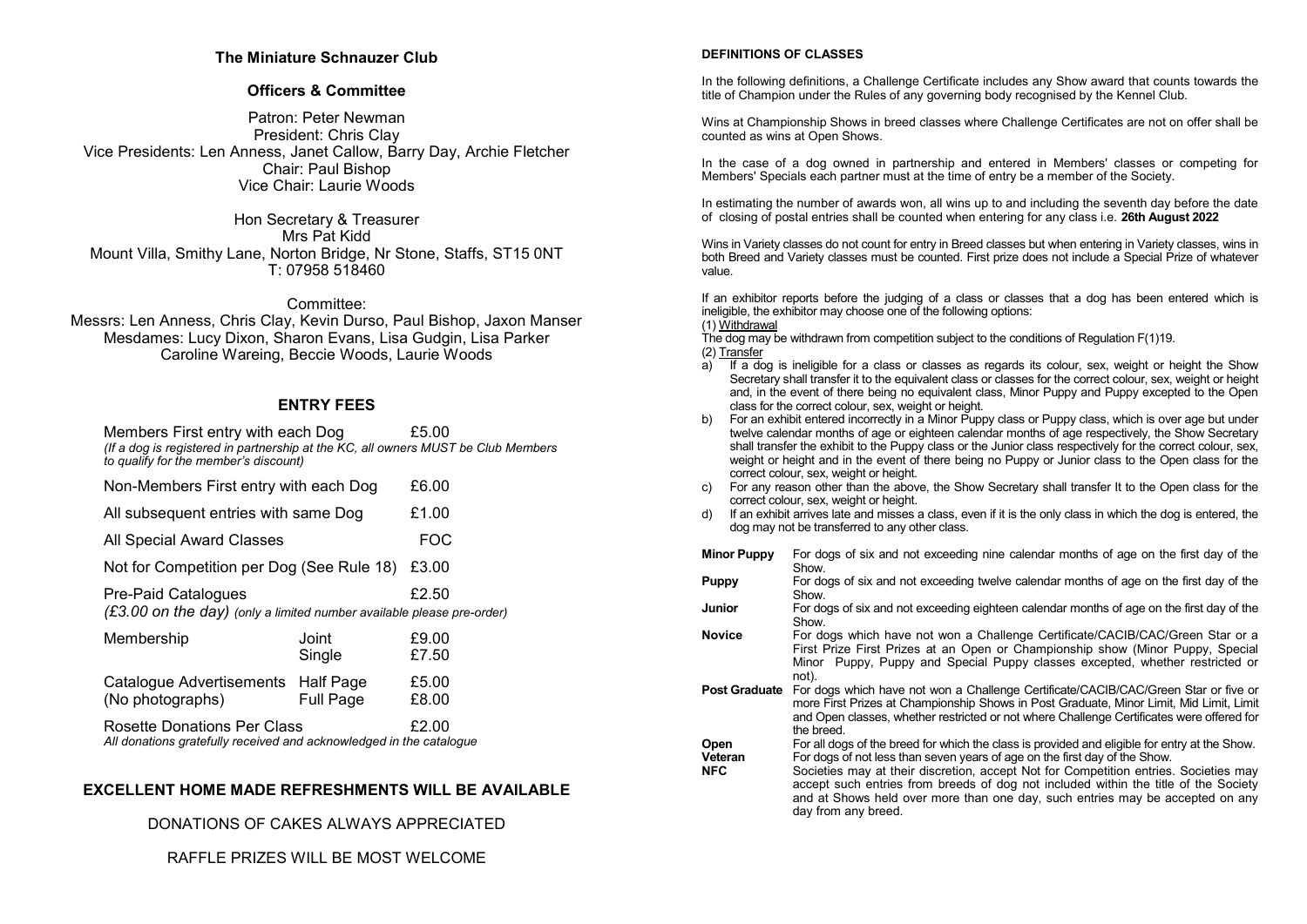## **REGULATIONS FOR THE PREPARATION OF DOGS FOR EXHIBITION F(B)**

1. These Regulations must be observed when a dog is prepared for exhibition and/or exhibited at any Kennel Club Licensed event. Objections may be referred to the General Committee for disciplinary action under these Show Regulations and/or for disciplinary action under Kennel Club Rule A11.

a) A dog found to have been exhibited in breach of these Regulations will automatically be disqualified from exhibition at the show and from any award gained thereat.

b) Unless the exhibitor provides a satisfactory explanation for the dog being exhibited in breach of these Regulations then he/she may be subject to further penalties of either a fine or as listed under Rule A11.

2. a) No substance which alters the natural colour, texture or body of the coat may be present in the dog's coat for any purpose at any time during the Show. No substance which alters the natural colour of any external part of the dog may be present on the dog for any purpose at any time during the Show.

b) Any other substance (other than water) which may be used in the preparation of a dog for exhibition must not be allowed to remain in the coat or on any other part of the dog at the time of exhibition.

- 3. No act or operation which alters the natural conformation of a dog or any part thereof may be performed except:
	- (a) Operations certified to the satisfaction of the General Committee.
	- (b) The removal of dew claws of any breed.

(c) Operations to prevent breeding provided that such operations are notified to the Kennel Club before neutered dogs are shown.

Nor must anything be done calculated in the opinion of the General Committee to deceive.

- 4. The General Committee without previous notice may order an examination of any dog or dogs at any Show. Any examination thus ordered will be made by a person having executive authority who shall have a written directive from the Kennel Club in their possession. Samples may be taken for further examination and analysis.
- 5. An individual has the right to lodge an objection to a dog only if he/she is the owner or handler of a dog competing in the same breed or class. An objection may, however, be lodged by an official of the Show or by anyone so deputed by the Kennel Club. It will be the responsibility of the individual who lodges the objection or the official (as appropriate) to substantiate the grounds for the objection. The Kennel Club will substantiate the grounds for an objection made on its behalf.
- 6. Any objection by an individual related to an infringement of these Regulations must be made in writing to the Show Secretary at his/her office before the close of the Show and the individual must produce evidence of identity at the time of lodging the complaint.

# **CLASSIFICATION**

## **Judge: Paul Bishop (Bishond)**

# **Miniature Schnauzer**

- 1. Veteran Dog 8. Veteran Bitch<br>2. Minor Puppy Dog 9. Minor Puppy Bitch
- 2. Minor Puppy Dog<br>3. Puppy Dog
- 
- 4. Junior Dog 11. Junior Bitch<br>5. Novice Dog 12. Novice Bitch
- 
- 5. Novice Dog 12. Novice Bitch<br>6. Post Graduate Dog 13. Post Graduate Bitch 6. Post Graduate Dog 13. Post Gradua<br>14. Open Dog 14. Open Bitch
- 7. Open Dog

## **Schnauzer**

- 15. Junior Dog 18. Junior Bitch<br>16. Post Graduate Dog 19. Post Graduate Bitch
- 16. Post Graduate Dog<br>17. Open Dog
- 

# **Giant Schnauzer**

- 21. Junior Dog 24. Junior Bitch<br>22. Post Graduate Dog 25. Post Graduate Bitch
- 22. Post Graduate Dog<br>23. Open Dog
- 
- **Any Variety Schnauzer**
- 27. AV Puppy Dog or Bitch
- 28. AV Well Wishers Novice Stakes Dog or Bitch
- 29. AV Bred by Exhibitor Dog or Bitch
- 30. AV Not Bred by Exhibitor Dog or Bitch
- 31. AV Open Stakes Dog or Bitch

## *Best in Show, Reserve Best in Show Best Puppy in Show and*

*Best Veteran in Show (from any eligible unbeaten Veteran)*

# **SPECIAL AWARD CLASSES**

*To be judged in the Lunch Break Open to ALL Miniature Schnauzer Exhibitors Dogs do NOT need to be entered in the main Open Show* **Judge: Tom Braithwaite**

- 32 Special Award Class Miniature Schnauzer Junior Dog or Bitch
- 33 Special Award Class Miniature Schnauzer Open Dog
- 34 Special Award Class Miniature Schnauzer Open Bitch
- 
- 10. Puppy Bitch<br>11. Junior Bitch
- 
- 
- 
- 
- 
- 
- 20. Open Bitch
- 
- 
- 26. Open Bitch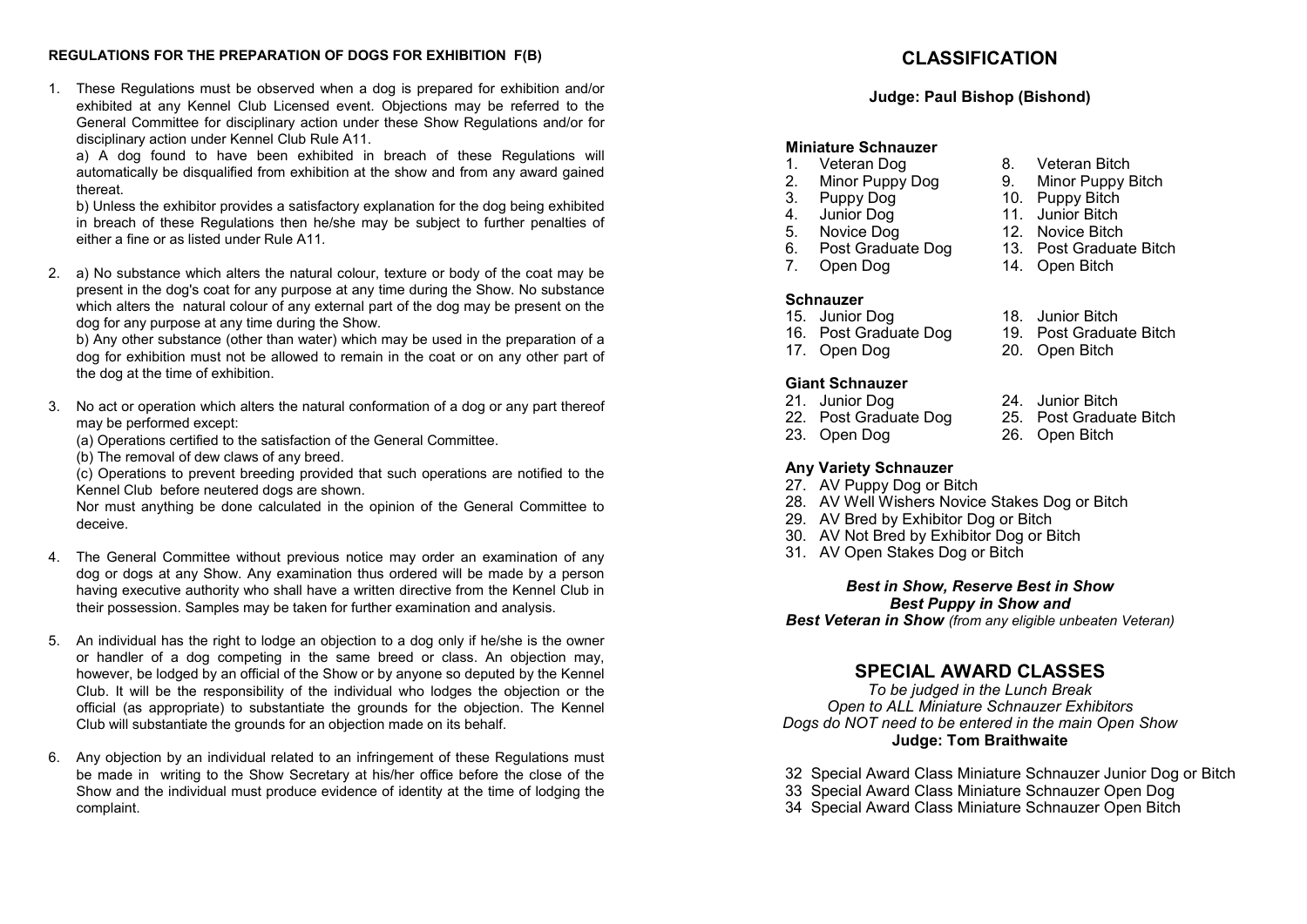#### **CUPS & TROPHIES** *Cups and trophies are confined to members ONLY*

| <b>Awarded to</b>    | Trophy                      | <b>Presented by</b> |
|----------------------|-----------------------------|---------------------|
| Best in Show         | Deltone Perpetual Trophy    | Mrs D Crowe         |
| Reserve Best In Show | <b>Tamrower Chalice</b>     | Mrs E Edwards       |
| Best Puppy in Show   | The Rimmick Cup             | Mr & Mrs J Smedley  |
| <b>Best Veteran</b>  | <b>Bullock Bon Bon Dish</b> | Miss M Bullock      |

Cups and trophies on offer at the show to members will be listed in the catalogue. Anyone winning a trophy at the last Open Show, please ensure it is returned to the Cup Steward, either before or at this show

### **ROSETTES**

Rosettes for 1st to VHC in all classes Best Dog, Best Bitch, Best of Breed and Best Puppy Best in Show, Reserve Best in Show, Best Puppy in Show Best Opposite Sex and Best Veteran

## **Use of Electrical Equipment at Shows**

The Kennel Club is becoming increasingly concerned at the amount of electrical equipment being used by exhibitors at shows, including hair dryers and hair straighteners and other grooming devices. Electrical equipment should not be brought to shows unless absolutely necessary. In rare instances where it might be required, it should be PAT tested and permission sought from the secretary of the show before it is used.

The Kennel Club has also been informed of recent instances of exhibitors commandeering certain areas of a venue in order to have access to power points so as to use electrical grooming equipment. This is totally unacceptable and particularly unfair on the breeds whose allocated areas have been cramped because of this selfish behaviour.

#### **Security at Shows**

In light of recent events the Kennel Club would like to issue a reminder to all Societies of the importance of security at dog shows. The Kennel Club understands that due to the nature of dog shows and the quantity of paraphernalia exhibitors bring it would be extremely difficult for show organisers to take on the issue of security alone, therefore we would reiterate the advice being given by the Police and security services, that everyone in the UK should remain vigilant and this applies to those organising and taking part in dog shows.

The importance of exhibitors feeling that they and their dogs are safe when attending a show cannot be underestimated. We would therefore remind you of the importance of the need for show organisers and exhibitors to remain mindful of potential dangers and that all visitors generally need to be vigilant and alert.

Furthermore the society should provide robust notification informing exhibitors of where to report to should they see anything suspicious or of concern, and of the evacuation procedures in place.

### **RULES AND REGULATIONS**

- 1. The Show will open at 9.30am.
- 2. Dogs will be received at any time but it is the exhibitor's responsibility to ensure that exhibits are available for judging when required.
- 3. Judging will commence at 10.00am.
- Exhibits may be removed from the Show after their judging has been completed. The Show will close half an hour after all judging has been completed.
- 5. Entry Fees: Members £5.00 First Entry/Dog, Non-members £6.00 First Entry/Dog, Subsequent Entries £1.00/Same Dog. NFC £3.00/Dog. On-Line Entries at www.haveadogday.co.uk
- 6. No Prize Money will be awarded at this show.
- 7. The Committee reserves to itself the right to refuse entries.
- 8. Puppies under six calendar months of age on the first day of the Show are not eligible for exhibition.
- 9. The mating of bitches within the precincts of the Show is forbidden.
- 10. Best Puppy in Show Where a Best Puppy in Show competition is scheduled the Best Puppy in Show is a puppy which has competed and has been declared Best Puppy in Breed or Best Any Variety Not Separately Classified Puppy or Best Any Variety Imported Breed Register Puppy. A puppy is a dog of six and not exceeding twelve calendar months of age on the first day of the Show. Where the Best of Breed or Best in Show is a puppy it may, at the discretion of the judge, be awarded Best Puppy in Breed and Best Puppy in Show respectively. Where the Reserve Best of Breed or Reserve Best in Show is a puppy which has only been beaten by an adult dog it should may, at the discretion of the judge, be Best Puppy in Breed and Best Puppy in Show respectively. Consequently, selection of Best Puppy in Breed and Best Puppy in Show must follow the selection of Best of Breed and Best in Show respectively.
- 11. Best in Show The dog declared Best in Show must be selected from those dogs which have been declared Best of Breed or Best Any Variety Not Separately Classified Puppy or Best Any Variety Imported Breed Register Puppy. Reserve Best in Show must be selected from the remaining Best of Breed(s) and the dog/bitch declared by the breed judge to be Reserve Best of Breed to the dog declared Best in Show.
- 12. Exhibits will not be admitted to Best in Show competition after a period of ten minutes has elapsed since the announcement that exhibits are required for judging, unless they have been unavoidably delayed by previous judging not being completed on time, and then only with the special permission of the Show Management.
- 13. Exhibitors must not pick up dogs by their tails and leads when lifting them nor handle a dog in a manner which causes its feet not touch the ground when on the move. This is not acceptable. Exhibitors should note that such practice would constitute harsh handling and reports of such practice will be referred to the Committee under Kennel Club Show Regulation F11.
- 14. All exhibitors must be familiar with Kennel Club Regulation F (Annex B) Regulations for the Preparation of Dogs for Exhibition.
- 15. All dogs resident outside the UK must be issued with a Kennel Club Authority to Compete number before entry to the show/event can be made. All overseas entries without and Authority to Compete numbers will be returned to the exhibitor/competitor.
- 16. DOGS IN VEHICLES ON HOT DAYS see reverse of Entry Form.
- 17. Anyone whose dog is entered at a Kennel Club licensed event should take all reasonable steps to ensure the needs of their dog(s) are met, and should not put a dog's health and welfare at risk by any action, default, omission or otherwise. Breach of Kennel Club Regulations in this respect may be referred to the Board for disciplinary action under the Kennel Club Rules and Regulations. See reverse of Entry Form.
- 18. Not for Competition entries will be accepted. Details of each dog so entered must be recorded on the entry form and must be Kennel Club registered.
- 19. No modifications will be made to this schedule except by permission of the Board of the Kennel Club, which will be followed by advertisement in the Canine Press wherever possible.